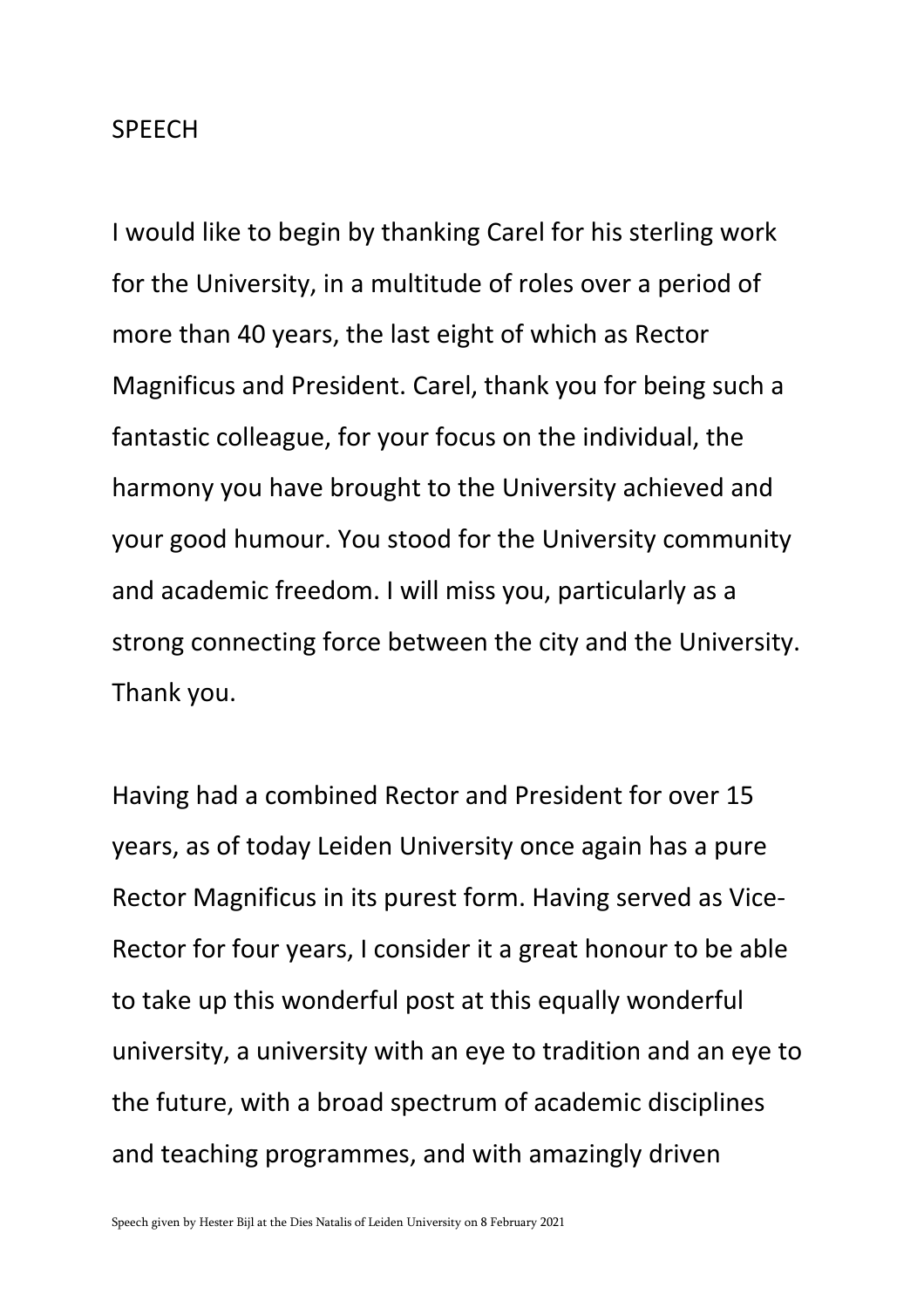students and staff from home and abroad. Even as a young child I was fascinated by knowledge. While friends were reading *Popfoto* magazine, I had a subscription to *Natuur en Techniek*. Although my parents didn't go to university themselves, they gave me every encouragement, nonetheless. At school I dreamt of lifelong study, and learning as much as possible across as broad a spectrum of subjects as possible. It is fabulous to be able to channel my efforts into this university, into our university community, and into our teaching AND our research.

Good teaching and research at a university rely on freedom of speech and thought. Hence our motto of *Praesidium Libertatis*. Maintaining such freedom goes further than words alone; it calls for an active mindset and sense of responsibility.

It demands careful efforts to ensure that different currents of thought are to be found within our walls, currents of thought that come into respectful contact with one another, also on social media, and readily engage in dialogue with one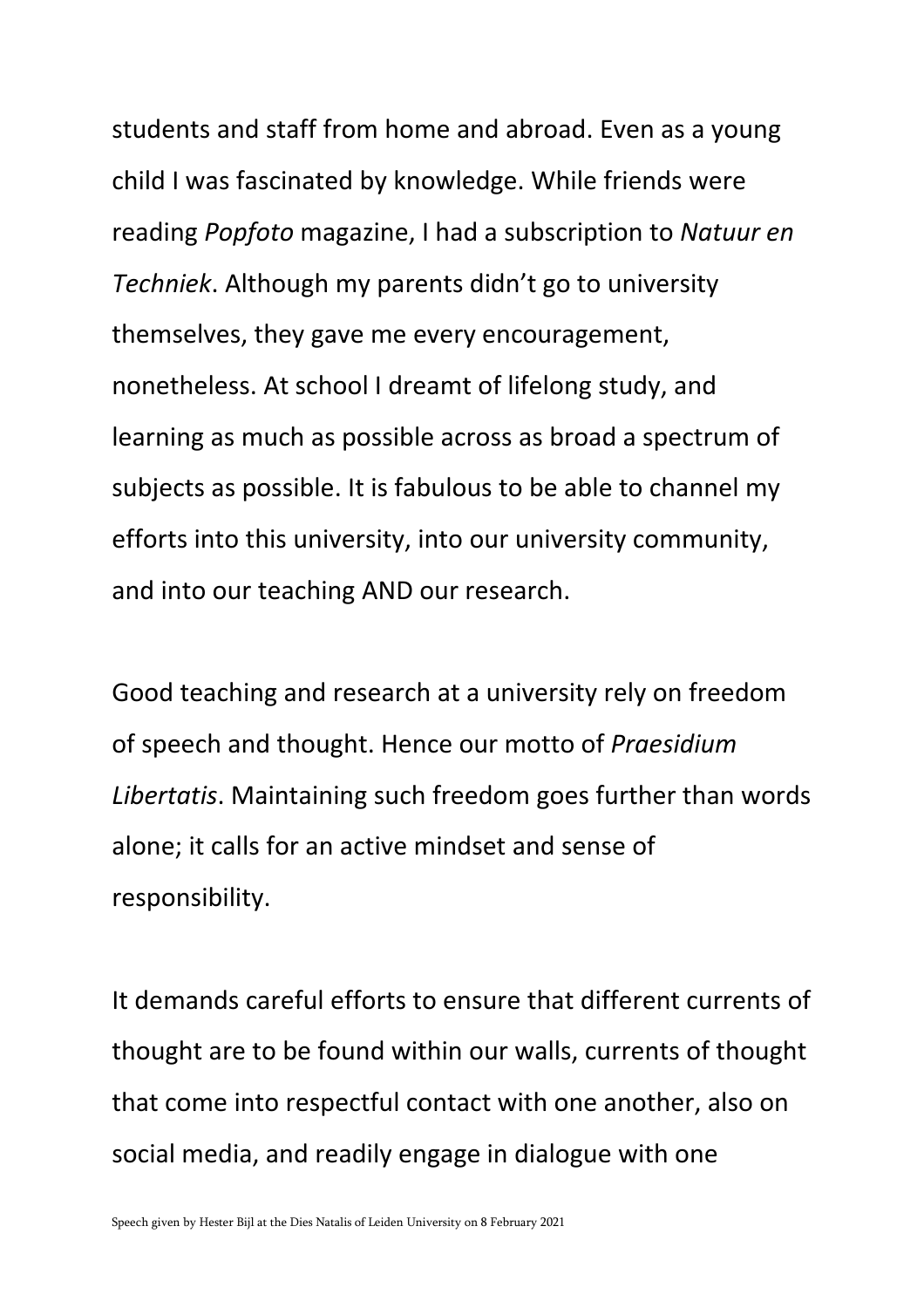another. That is nothing new. Back in the 17th century the University's curators also sought to strike a balance. Whenever they appointed a moderate, they looked for a more precise, dogmatic thinker alongside him, William Otterspeer, Professor Professor of University History, who spoke earlier today, writes. In our teaching too, it is crucial that our students learn critical thinking and are exposed to different perspectives.

The forthcoming publication of a report on academic freedom by the Royal Netherlands Academy of Arts and Sciences (KNAW) Committee for the Freedom of Scientific Pursuit chaired by our former Rector/President Paul van der Heijden is a good opportunity to further address this matter in our University community.

But it is not only in the interests of freedom that we need one another: we also need one another for our well-being. Well-being is crucial and is something we as a university are focusing our efforts on. When receiving an honorary doctorate from Leiden University in 1999, Nelson Mandela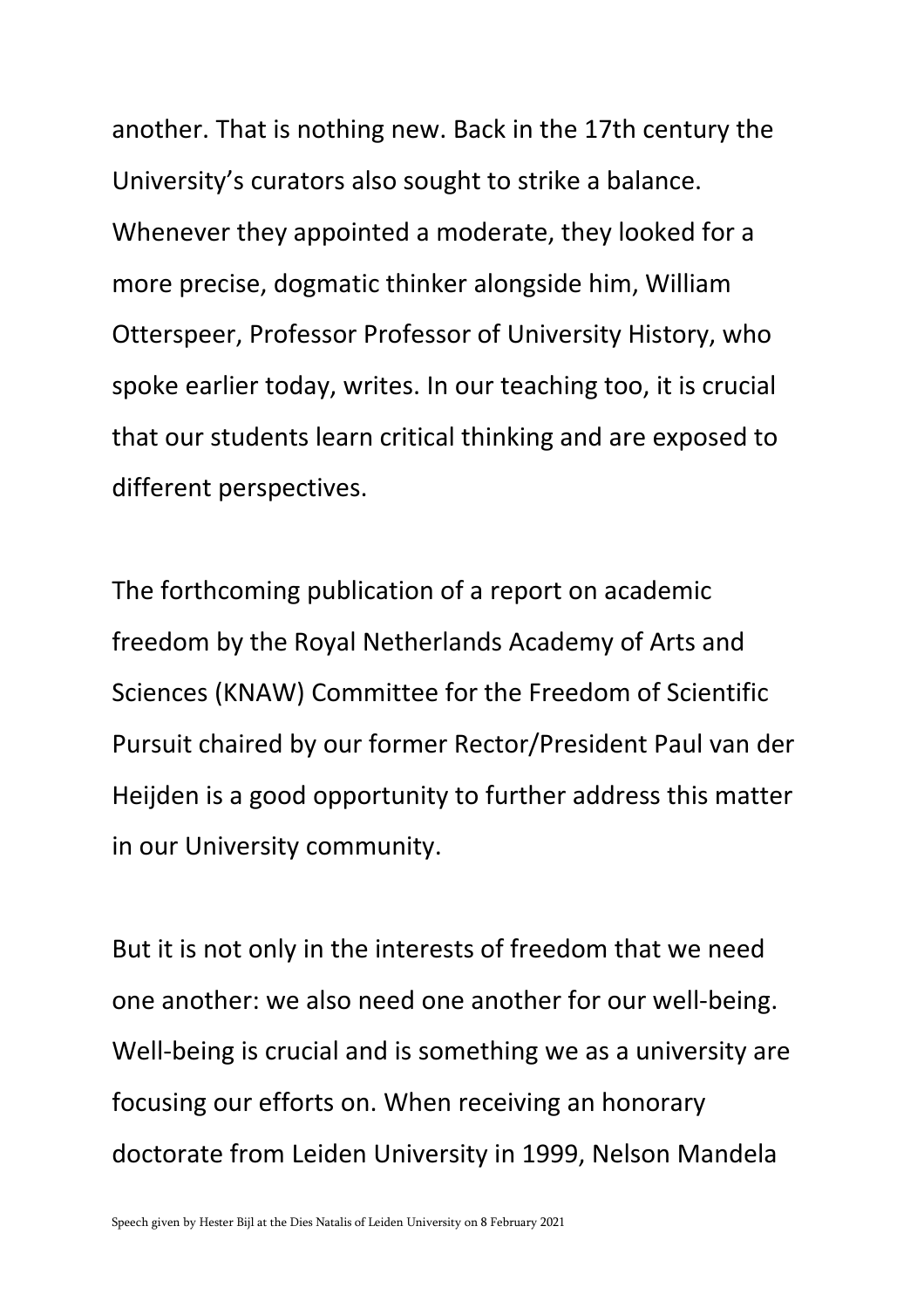remarked that one of a university's responsibilities is for people's well-being. That is why I'm so pleased with EUniWell, our European alliance on this very important theme. We and six other universities have joined forces in our teaching and research to focus on themes such as population health, and individual and social well-being. EUniWell aims to improve the well-being AND welfare of students, staff and the public. Well-being has become an even more pressing issue for our own students and staff over the past year.

What has become clear to me from this crisis is the importance of contact with one another, without the barrier of a screen. Large groups of students are struggling with their mental health. They are missing out on an essential part of their development, one that comes through social interaction. And staff are feeling tired and listless having worked flat out during the transition to online teaching or while combining caring duties at home with their work - even those who were raring to go at the start of the crisis.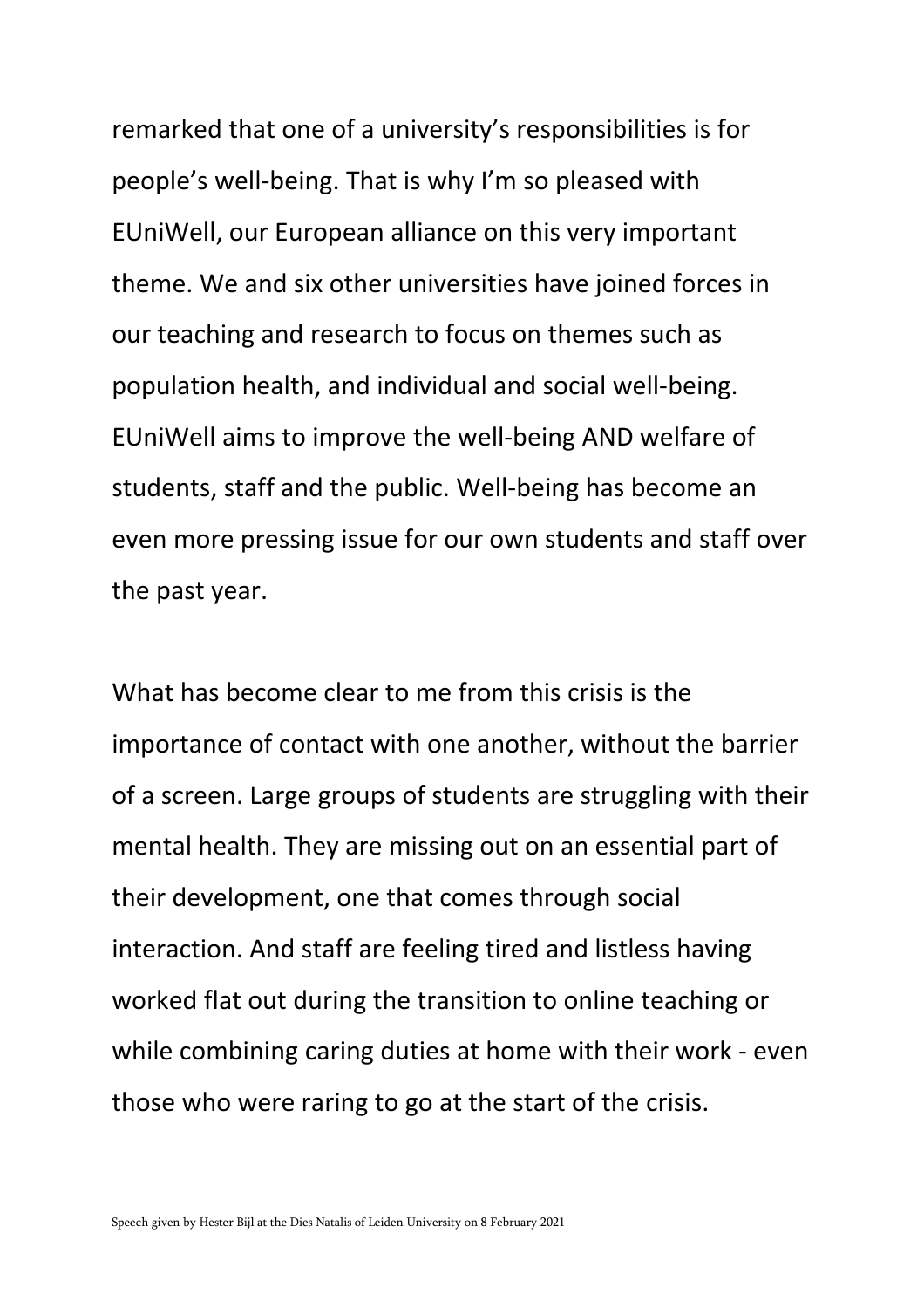But there is a great feeling of solidarity. 'People are group animals,' says our Professor of Social and Organisational Psychology, Carsten de Dreu. If you ask him, the coronavirus crisis may even lead to new connections and contact with one another, which is encouraging. We feel good if we feel connected with others. The importance of a sense of belonging was also emphasised recently by Kerstin Perez, an associate professor at MIT, at our diversity symposium. Let us make sure we continue to keep an eye on one another and do not exclude people. As Rector, I stand firmly for of an inclusive and diverse university community: a place where everyone is welcome.

Another consequence of the coronavirus crisis is the revival of science and scientists in the public and political awareness. Marion Koopmans, Frits Rosendaal (LUMC), Diederik Gommers and many more along with them have become famous faces in the Netherlands. What we have also seen during this crisis is how we need the insights of *multiple* disciplines, together and individually. Many complex issues require a multidisciplinary approach from researchers who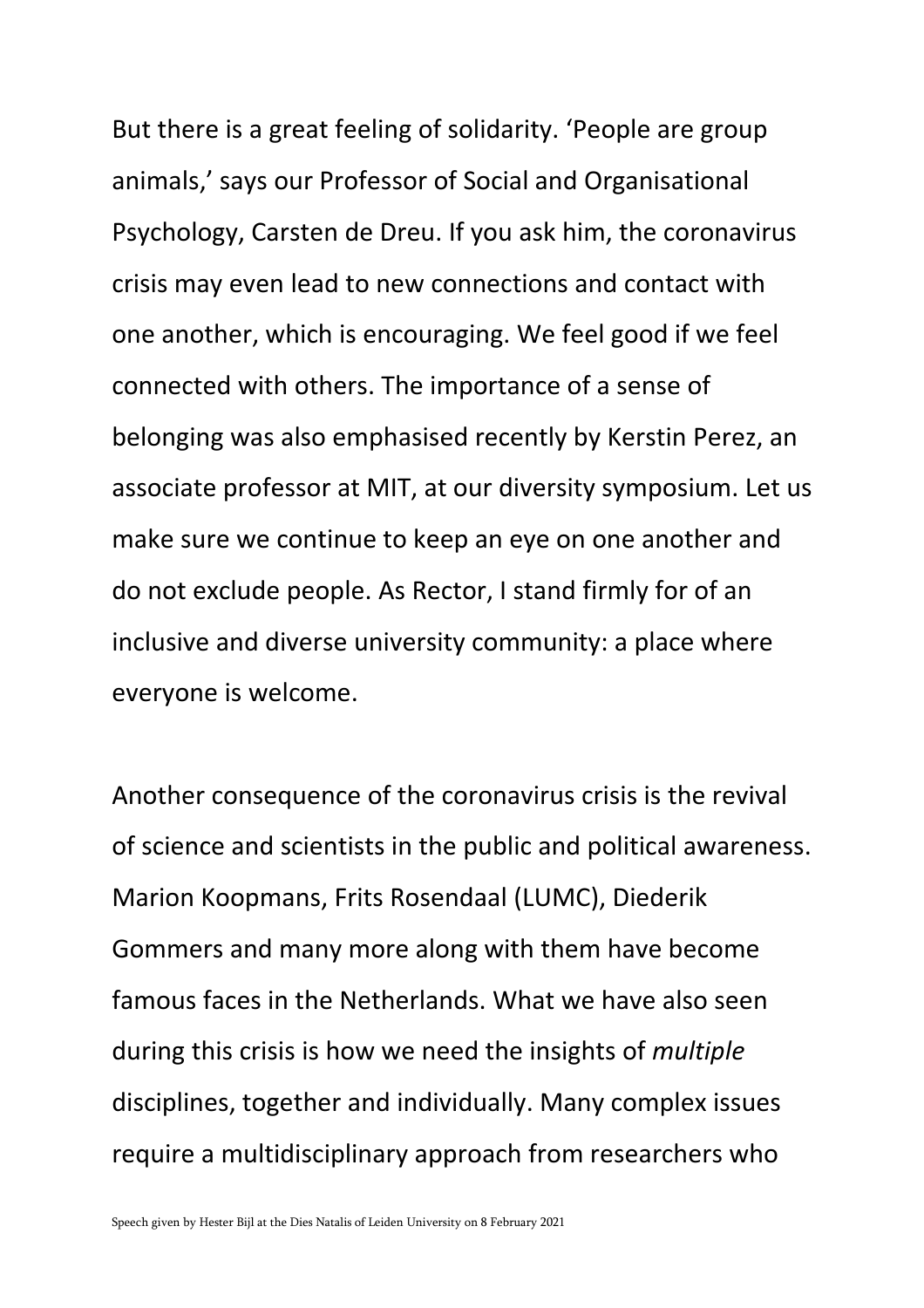are willing to look beyond the boundaries of their own discipline to establish links with their fellow researchers. A year ago in Leiden, we started eight interdisciplinary programmes, in which strong disciplines are unhindered by the boundaries of faculties but rather work together on highly relevant topics. I can see a great deal of enthusiasm and inspiration in the conversations and presentations on this.

Interdisciplinarity is also the topic of the latest position paper by Young Academy Leiden. Like them, I am convinced that this is where there are huge opportunities for more intensive collaboration within our university and the LUMC, as well as with other universities, such as Delft University of Technology and Erasmus University Rotterdam, and other parties at the Leiden Bio Science Park. We want to further stimulate collaboration and make it easier for different disciplines to find one another and start something new. One of the key things this calls for is the harmonisation of systems, good support and a different way of recognising and rewarding our efforts, including collaboration in our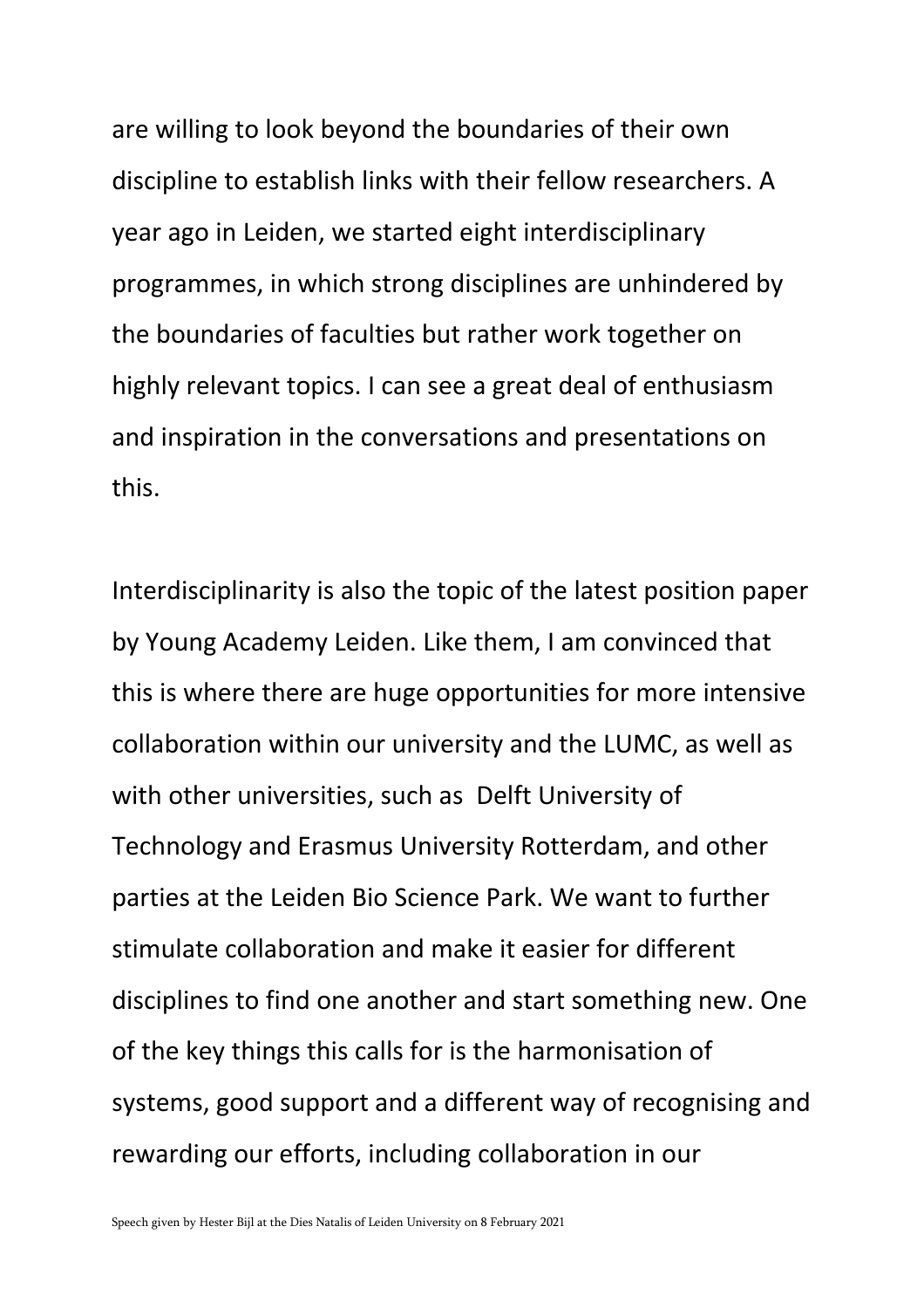research, teaching and impact. That is why I am so pleased with the publication of Academia in Motion: Recognition and Rewards at Leiden University, by a steering group chaired by our academic directors Manon van der Heijden and Sarah de Rijcke, and the ensuing steps that will be taken shortly in this area.

We will do justice to all these topics if we work together. From today, we will begin work on a new strategy with and for the whole organisation, building on what we have achieved over the past few years. Fortunately, I will not be doing this alone: we have a new Executive Board, with new roles and portfolios.

But before I briefly introduce the Executive Board, I would like to draw your attention to the following:

in line with tradition, this year too we sent a message to His Majesty the King. informing him that the University community would come together online today to celebrate this our 446th Dies Natalis with speeches from the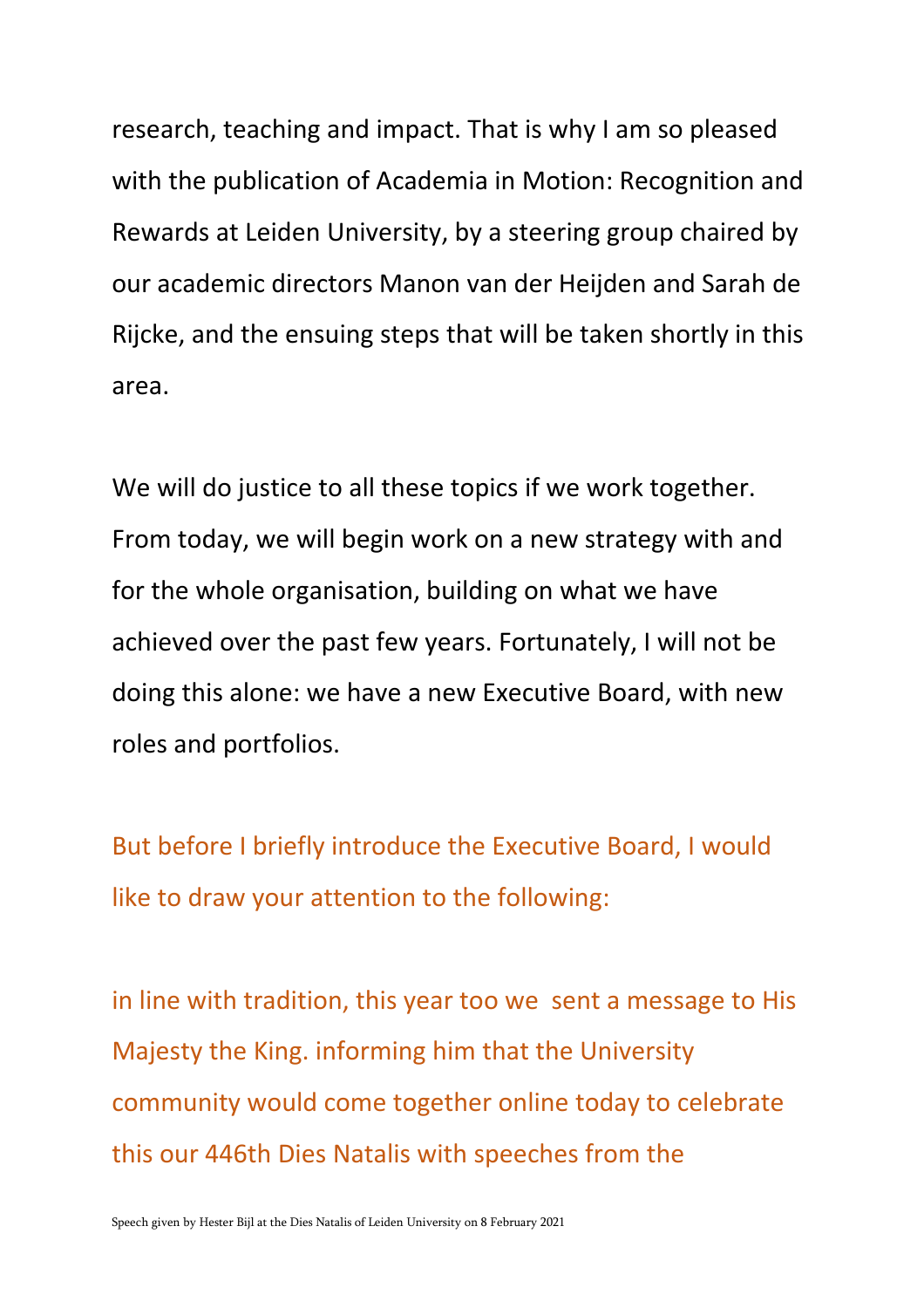Pieterskerk by, among others, Leiden Professors Ineke Sluijter and Carel Stolker and an honorary doctorate for Mozambican politician Graça Machel. We also informed him that at this Dies Natalis Carel Stolker would be transfering his role as Rector Magnificus to Hester Bijl, and that Annetje Ottow would be installed as President of the Executive Board. We ended this hearfelt message with the following words:

It is a privilege for Leiden University to be linked to the House of Orange in the person of its founder, Prince William of Orange. His wish that the university that was to be founded would serve as 'a firm support upholding freedom' is to this very day its guiding principle, which is expressed in its motto *Praesidium libertatis*.

Signed by: the three members of the Executive Board: Bijl, Ridderbos and Stolker.

And then... as always the question... whether we have received an answer...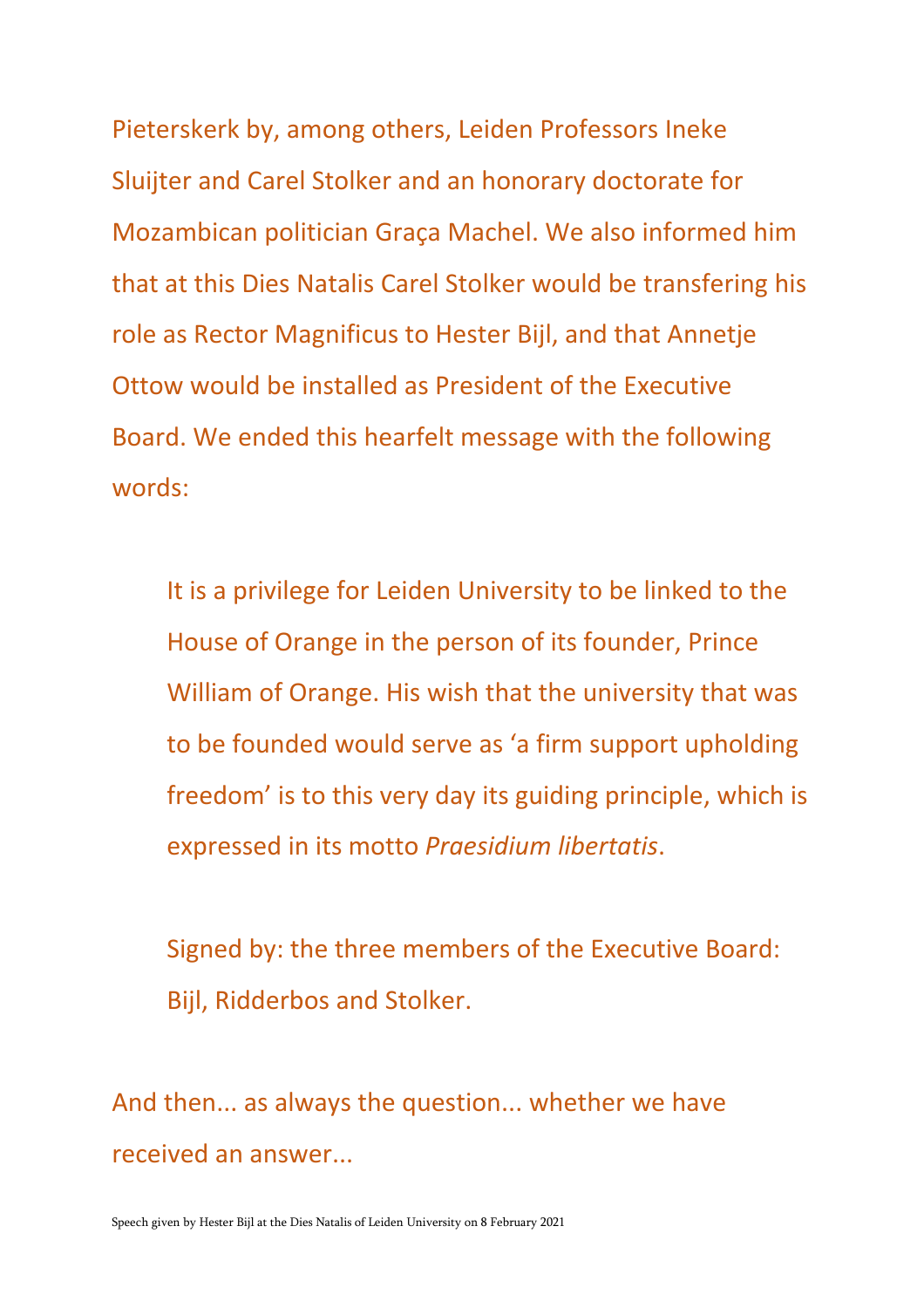## Ah, Carel, yes, thank you!

I would now like to ask my colleagues from the Executive Board, Annetje Ottow, President, and Martijn Ridderbos, Vice-Chairman, to come to the stage and introduce themselves.

Annetje, perhaps you could tell us a few things about yourself and your Leiden roots.

……

These times of coronavirus make it more difficult to get to know people, but we will find an original, digital way to meet you all soon. You will hear from us!

We have now come to an end of a very special DIES. But there is one person that I would like to hand over to before we close this ceremony. And that is... Mayor of Leiden: Henri Lenferink!